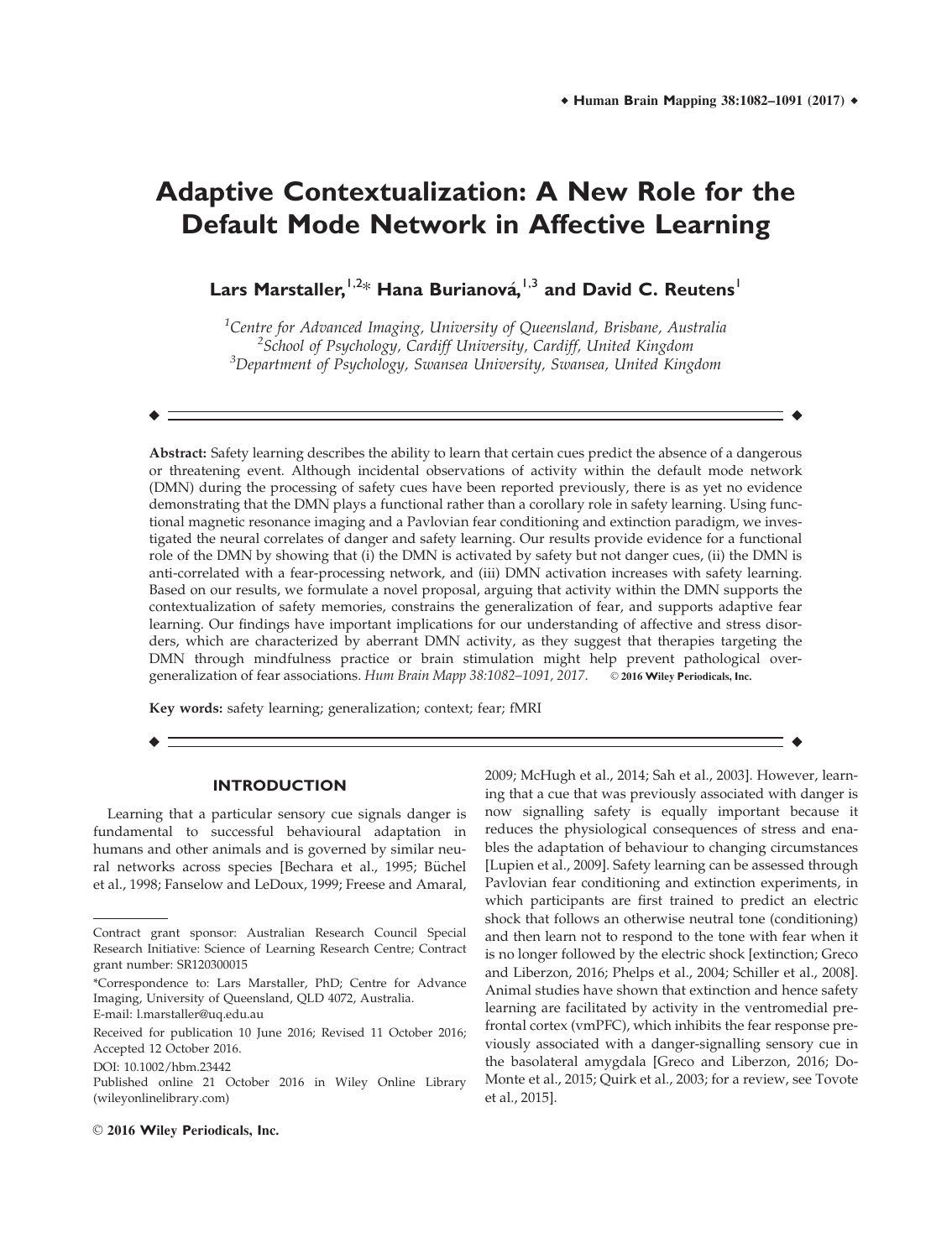In humans, neuroimaging studies have provided evidence for a similar neural mechanism of safety learning by demonstrating increased vmPFC activity during extinction [Kalisch et al., 2006; Milad and Quirk, 2010]. However, a recent meta-analysis of neuroimaging studies showed that regions overlapping with the default mode network (DMN)—including the vmPFC—are de-activated during the processing of danger cues and activated during the processing of safety cues [Fullana et al., 2016]. This finding suggests that in addition to the vmPFC, a large-scale network, and specifically the DMN may play a functional role in safety learning. The DMN is known to be activated during internally-driven cognitive operations, for example, self-referential processing, long-term memory retrieval, and mind-wandering, which are especially likely to occur during the presentation of safety cues that do not direct attention to the environment [Anticevic et al., 2012; Buckner et al., 2008; Burianová and Grady, 2007; Burianová et al., 2010]. As such, Fullana et al.'s [2016] finding of DMN activation during the presentation of safety cues could simply reflect a corollary rather than functional role during safety learning. That is, the DMN might be an epiphenomenon of safety learning—allowing the individual to engage in mind-wandering whenever they consider themselves to be safe—rather than an integral part of the learning process that leads to the impression of safety associated with a reduced fear response. However, a number of recent studies demonstrate reduced or aberrant connectivity within the DMN associated with an impairment in safety learning in patients with post-traumatic stress and anxiety disorders, thereby suggesting that in healthy individuals, activity within the DMN may play a functional role and actively contribute to successful safety learning [DiGangi et al., 2016; Jovanovic et al., 2012; Lissek and Grillon, 2010; Lissek et al., 2014b; Patriat et al., 2016].

The objective of this study was to investigate whether the DMN has a functional rather than corollary role in safety learning in healthy individuals. Learning is associated with changes in physiological and neural responses to altered cue-reinforcement contingencies, for example, if a cue were repeatedly associated with a shock, the observation of an increased BOLD response in the amygdala together with an increased physiological fear response to the cue would be interpreted as fear learning. Therefore, if the DMN were functionally related to safety learning then activity in the main nodes of the DMN would increase significantly in response to modulations of cue-reinforcement contingencies and in parallel with physiological fear responses. In contrast, if DMN activity were a consequence of safety learning, no such increases over time would be observed and the DMN would be activated to the same extent whenever safety signals are presented. To test this hypothesis, we assessed the skin conductance response (SCR) and functional brain activity during danger and safety learning with functional magnetic resonance imaging (fMRI) in a fear conditioning and extinction paradigm,

in which the cue-reinforcement contingencies shift from a cue predicting danger (conditioning) to the cue predicting safety (extinction). To increase the number of changes in cue-reinforcement contingencies, a standard differential delay-conditioning paradigm was modified to include repeated conditioning and extinction phases, resulting in an A-B-A-B fear-learning paradigm. Based on previous human neuroimaging studies [Fullana et al., 2016], we hypothesized that (i) during danger cue processing, SCRs would be stronger and functional brain activity would significantly increase in the amygdala, thalamus, somatosensory cortex, anterior insula, and anterior cingulate cortex, and (ii) during safety cue processing, SCRs would be weaker and functional brain activity would significantly increase in the main nodes of the DMN, such as the vmPFC, hippocampus, inferior parietal lobule, and posterior cingulate cortex. Finally, positing that DMN activity fulfils a function in safety learning, we hypothesized that (iii) the difference between the two activation patterns associated with safety and danger learning would increase over time and that activity in DMN regions would increase with repeated extinction phases, whereas SCRs would decrease.

# **MATERIALS AND METHODS Participants**

Thirty right-handed adults (15 females, mean  $age = 26$ years, age range  $= 21-34$  years) with normal or corrected to normal vision took part in the experiment, which was approved by the Human Ethics Research Committee of the University of Queensland, after giving written consent. All participants were screened for neuropsychological disorders, brain damage, and substance abuse. Images were acquired with a Siemens Magnetom Trio 3T scanner and a 32-channel head coil at the Centre for Advanced Imaging at the University of Queensland.

### **Procedure**

Participants took part in a partially reinforced, differential fear conditioning experiment with repeated conditioning and extinction phases (A–B–A–B paradigm; see Fig. 1). During each phase, two visual stimuli (a triangle and a circle) were repeatedly presented in randomized order. The stimuli were presented in either of two contexts (blue or orange background) associated with the different experimental phases to reduce interference from contextconditioning effects [Lang et al., 2009]. Participants were asked to identify the stimuli by pressing one of two buttons with the second and third digits of their right hand. One of the two stimuli  $(CS+)$  was paired with electrodermal stimulation (unconditioned stimulus, UCS) during the first and third phases (conditioning) but not the second and fourth phases (extinction), while the other stimulus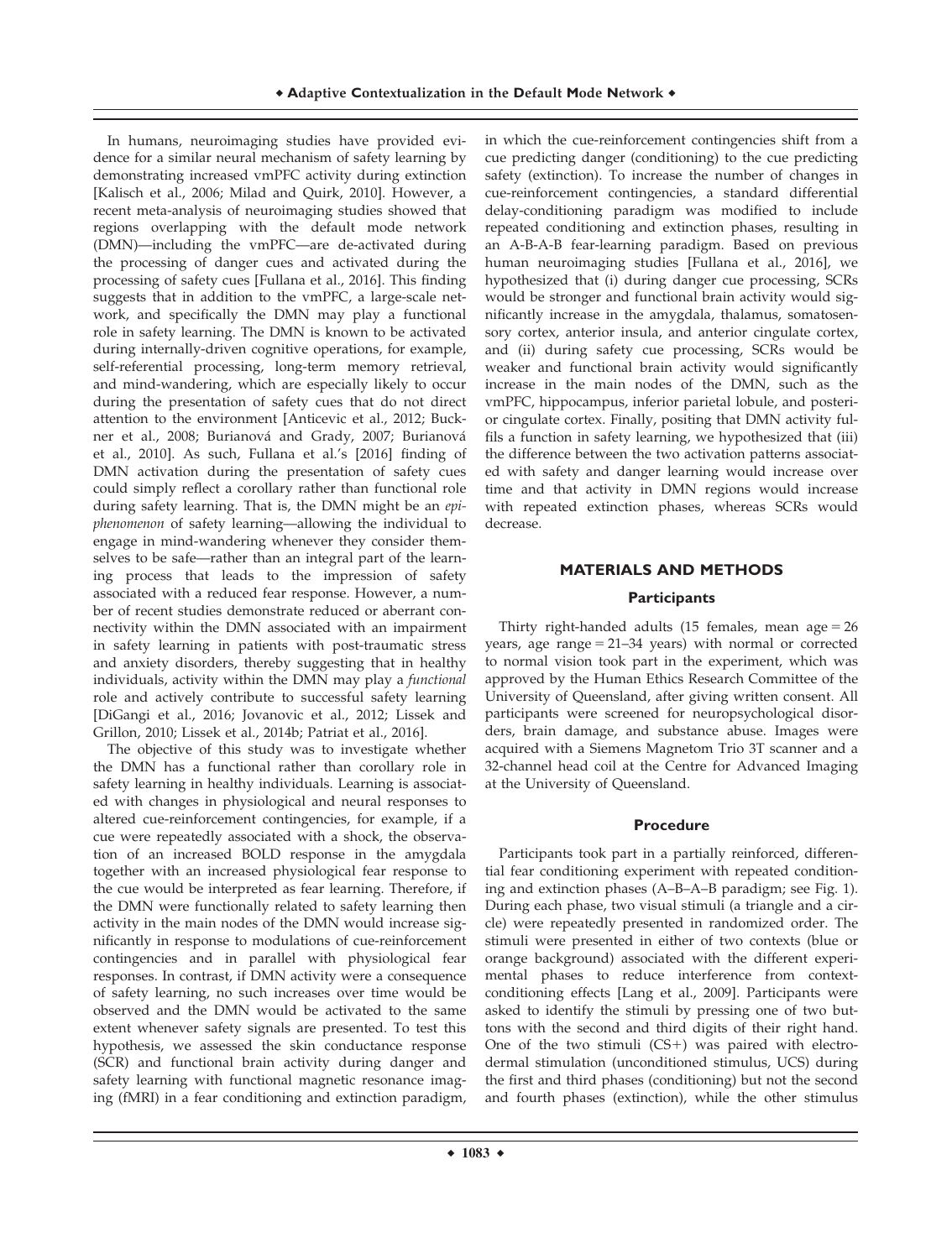



Experimental paradigm. Participants repeatedly identify one of two stimuli (circle or triangle) through a button press. One stimulus  $(CS+)$  co-terminates with mild electric stimulation to the right wrist during the first and third (conditioning) but not during the second and fourth experimental phase (extinction).

 $(CS-)$  was never paired with stimulation. The  $CS+$  constitutes a danger signal during the conditioning phases and a safety signal during the extinction phases, whereas the  $CS-$  constitutes a control safety stimulus throughout the experiment. Stimuli and contexts were randomly assigned and assignments were counterbalanced across individuals. Each block started with 15 s of background presentation to allow for the electro-dermal response to settle and for the participants to habituate. During each experimental block, following 1 s of background, 20 stimuli (10  $CS+$ , 10  $CS-$ ) were presented for 3 s and followed by 14 s of background in a randomized order. All stimuli were presented using Presentation software (Neurobehavioral Systems, Inc.) and projected onto a screen, which could be viewed with a mirror attached to the head coil.

Sixty percent of  $CS+$  presentations co-terminated with a 50 ms electro-dermal stimulation using two pre-gelled carbon snap electrodes attached to the right wrist (EL508, Biopac Systems, Inc.). Prior to scanning, stimulation strength was adjusted to individual tolerances following established procedures to ensure that stimulation was highly uncomfortable, but not painful [LaBar et al., 1998]. Stimulation was administered using a STIMISOC isolator connected to a STM100C stimulator, which was controlled by a MP150 (Biopac Systems, Inc.).

Skin conductance responses (SCRs) were sampled at 1 kHz using pre-gelled carbon snap electrodes (EL508, Biopac Systems, Inc.) attached to the medial phalanges of the second and third digits of the left hand and connected to an EDA100C module attached to a MP150 (Biopac Systems, Inc.). SCRs were defined as the peak response of the While this stimulus switches between being a danger and safety cue, the other stimulus ( $CS-$ ) is never paired with stimulation and constitutes a safety cue throughout the entire experiment. CON, conditioning phase; EXT, extinction phase. [Color figure can be viewed at [wileyonlinelibrary.com](http://wileyonlinelibrary.com)]

low-pass filtered (0.1 Hz) electro-dermal activity above 0.02  $\mu$ S that occurred within 1–4 s after the onset of the conditioned stimuli [Lockhardt, 1966].

# **Image Acquisition and Preprocessing**

For each participant, a T1-weighted volumetric anatomical MRI was acquired with the following parameters: 176 slices sagittal acquisition MP2-RAGE;  $1 \text{ mm}^3$  isotropic volume; repetition time  $(TR) = 4,000$  ms; echo time  $(TE) = 2.89$ ms; flip angle =  $6^\circ$ ; FOV = 256 mm, GRAPPA acceleration factor = 3. Functional images were acquired using a  $T2^*$ weighted echo-planar image pulse sequence with the following parameters: 45 slices; 2.7 mm slice thickness; voxel  $size = 2.5 \times 2.5 \times 2.7$  mm; TR = 3,000 ms; TE = 30 ms;  $FOV = 192$  mm; flip angle =  $90^\circ$ . Brain activation was assessed using the blood oxygenation level dependent (BOLD) effect [Ogawa et al., 1990]. For functional analysis, T2\*-weighted images were preprocessed with Statistical Parametric Mapping software (SPM8; [http://www.fil.ion.](http://www.fil.ion.ucl.ac.uk/spm) [ucl.ac.uk/spm](http://www.fil.ion.ucl.ac.uk/spm)). Images were realigned to the mean image for head-motion correction and then spatially normalized into a standard stereotaxic space with voxel size of 2 mm<sup>3</sup> (Montreal Neurological Institute template) using segmented white and gray matter T1 maps. Head movement and rotation in the three dimensions did not exceed 1 mm and no dataset had to be excluded from analysis. Finally, the functional images were spatially smoothed with a 6-mm full width half maximum Gaussian kernel. All subsequent analysis of fMRI data was based on non-reinforced trials.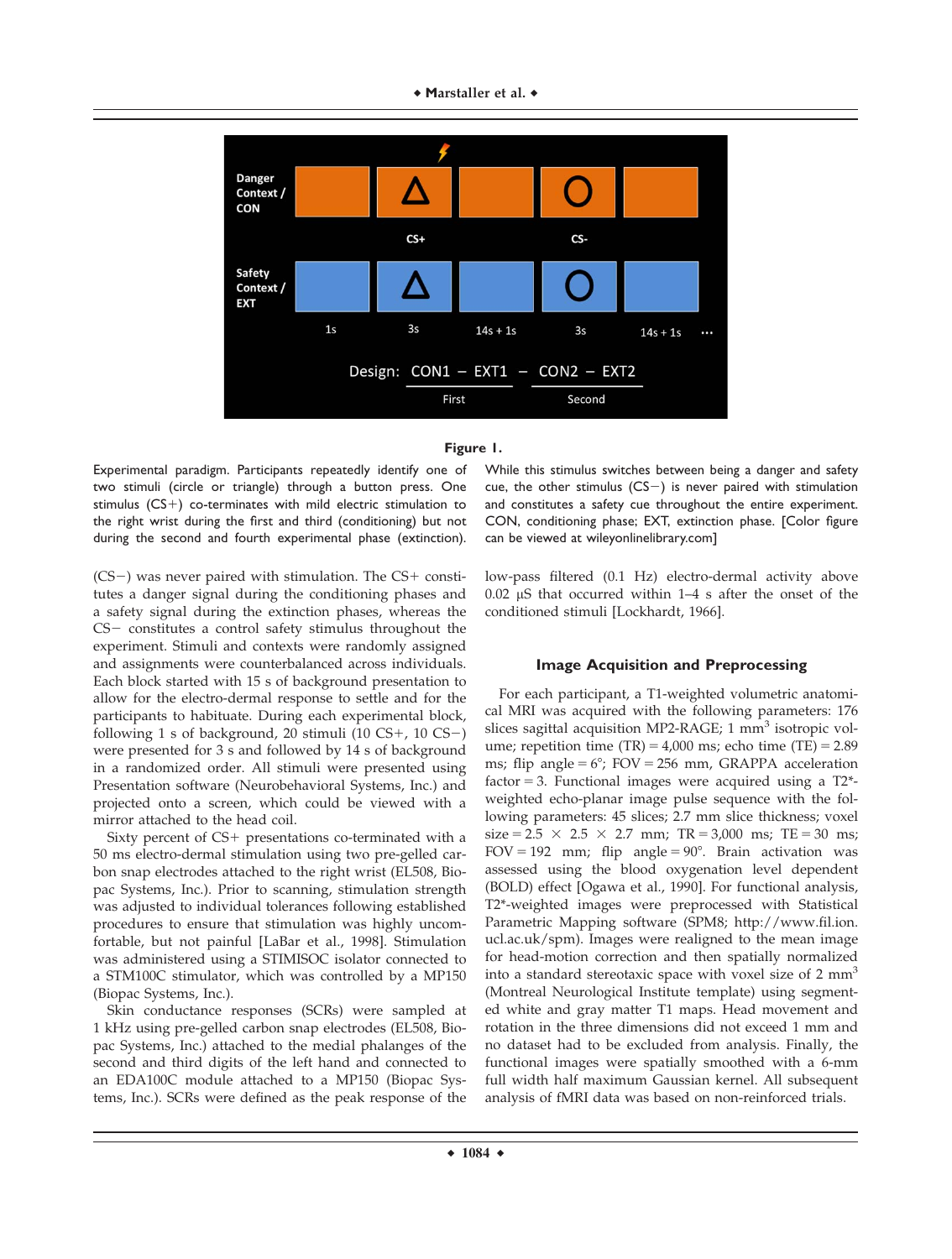

**Figure 2.**

Behavioural results. (A) Average reaction times ( $\pm$  S.E.M.) for button presses in response to the  $CS+$  and  $CS-$  presentation. B) Average skin conductance responses ( $\pm$ S.E.M.) in response to presentations of the CS+ and CS-. CON, conditioning phase; EXT, extinction phase, \* *P* < 0.05.

#### **Whole-Brain Analysis**

Following preprocessing, whole-brain fMRI data were analyzed with Partial Least Squares (PLS; [https://www.](http://https://www.rotman-baycrest.on.ca/index.php?section=84) [rotman-baycrest.on.ca/index.php?section](http://https://www.rotman-baycrest.on.ca/index.php?section=84) = [84\)](http://https://www.rotman-baycrest.on.ca/index.php?section=84). PLS is based on principal component analysis and assumes that brain function reflects the coordinated activity of groups of brain regions rather than the independent activity of any single brain region. In brief, PLS mean-centres and then decomposes the covariance matrix between brain activity and the experimental design for the whole group in a single analytic step using singular value decomposition (SVD). SVD results in separate, mutually orthogonal latent variables (LVs), which describe patterns of brain activity related to the experimental design [McIntosh et al., 2004]. SVD maximizes covariance in the partial least squares sense and generates a weight for each voxel, which designates its degree of covariance with the whole brain activity pattern. PLS then assesses the statistical significance of each LV using permutation testing with 500 permutations [McIntosh et al., 1996] and the reliability of the brain activity patterns for each voxel by using a bootstraping procedure with 100 bootstraps, resulting in an estimate of the standard error, which is used to calculate the bootstrap ratio [BSR; Efron and Tibshirani, 1985]. Peak voxels with a BSR greater than 3.0 are considered to be reliable, as this approximates P < 0.005 [Sampson et al., 1989]. Because computation of the LVs and corresponding brain images is conducted in a single analytic step across all voxels and participants, no correction for multiple comparisons is required. Finally, a brain score indicating how strongly the group pattern is expressed in each individual data set is calculated for each participant by multiplying each individual data set with the wholebrain activation loadings.

In order to test the overlap of our results with the DMN, a DMN mask was generated from 820 resting state

datasets published by the Human Connectome Project (<http://humanconnectome.org>). The DMN was identified as component #2 of the HCP900-PTN data that was preprocessed and analysed following the HCP pipeline with FMRIB Software Library (FSL,<http://fsl.fmrib.ox.ac.uk>) using a 25-dimensional independent component analysis (ICA). Each 15-minute run of each subject's four fMRI scans was processed according to Smith et al. [2013]. It was minimally-preprocessed [Glasser et al., 2013], and had artefacts removed using  $ICA + FIX$  [Griffanti et al., 2014; Salimi-Khorshidi et al., 2014]. Each dataset was then temporally demeaned and had variance normalisation applied according to [Beckmann and Smith, 2004]. Group-PCA output was generated by MIGP (MELODIC's Incremental Group-PCA) from 820 subjects. This comprises the top 4,500 weighted spatial eigenvectors from a group-averaged PCA [a very close approximation to concatenating all subjects' timeseries and then applying PCA; Smith et al., 2014]. The MIGP output was fed into group-ICA using FSL's MELODIC tool [Beckmann and Smith, 2004; Hyvärinen, 1999].

#### **RESULTS**

There were no significant differences in reaction times in response to  $CS+$  and  $CS-$  presentations. However, a trend suggested slower reaction times in responses to  $CS$ + than to CS- in the initial conditioning phase  $(t(29) = 1.9)$ ,  $P = 0.07$ ,  $d = 0.39$ ; see Fig. 2a). Psychophysiological evidence of successful differential fear conditioning was provided by a  $2 \times 2 \times 2$  analysis of variance of the SCRs with factors stimulus (CS+, CS-), context (conditioning, extinction), and time (first, second presentations) that yielded significant main effects for the factors stimulus  $(F(1,1) = 5.4, P < 0.05)$  and context  $(F(1,1) = 17.2, P < 0.001)$ .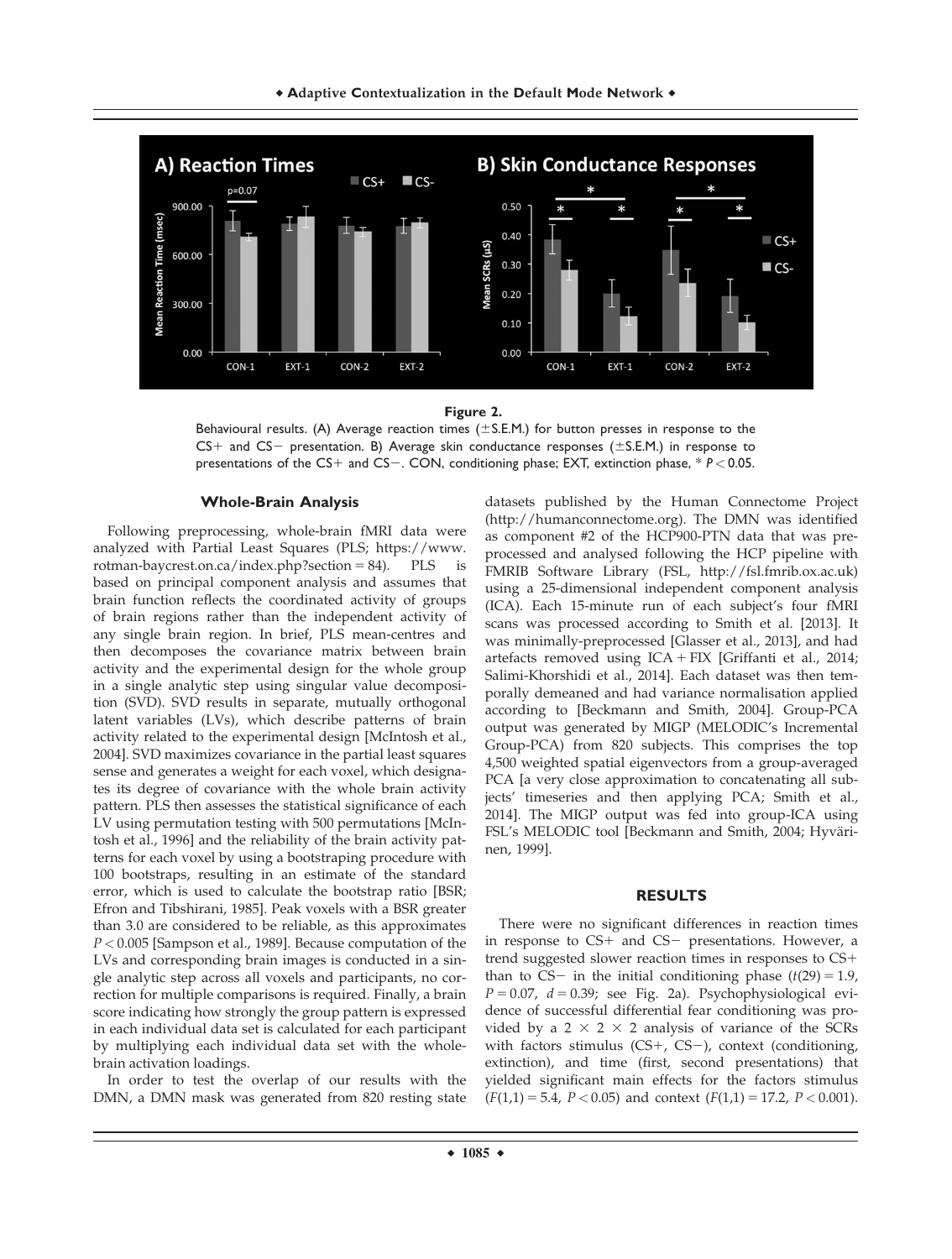

#### **Figure 3.**

Multivariate whole-brain analysis results showing safety learning in the default mode network. PLS is a data-driven method using principal components analysis, which does not depend on a priori definitions of experimental contrasts but extracts the most salient and robust patterns based solely on the variance contained within the data. PLS first identifies anti-correlated patterns of brain activity, that is, when one set of regions is activated, the other is deactivated and vice versa, and then assesses their relation to the experimental design by computing the contribution of the experimental manipulation to each activity pattern in the sample (brain scores). Left: PLS analysis identified two anti-correlated patterns of brain activation comprising of regions overlapping with the DMN (warm colours) and regions overlapping with the salience, somatosensory, and ventral attention networks (cool colours).

Repeated, two-sided t-tests demonstrated significantly larger SCRs to  $CS+$  than  $CS-$  presentations as well as to CS presentations during the conditioning than during the extinction phases (all  $t(29) > 2.1$ ,  $P < 0.05$ ,  $d > 0.27$ ; see Figure 2b).

Whole-brain fMRI analysis resulted in one significant LV  $(P < 0.001)$  accounting for 51.4% of the variance in the data. The LV differentiated activity related to danger cues from activity related to safety cues. In contrast to safety cues, the presentation of danger cues (i.e.,  $CS+$  during the first and second conditioning phase) engaged dorsal anterior cingulate cortex, bilateral insula, middle temporal gyrus, temporal pole, ventrolateral prefrontal and inferior parietal cortex, thalamus, brainstem, and medial cerebellum (see cool

The patterns are thresholded at a bootstrap ratio (BSR) estimate of the standard error of 3 ( $P < 0.05$ ). Right: The bar graph shows how the brain activation patterns are related to the fear conditioning and extinction task. PLS brain scores indicate the contribution of each stimulus and context to the two anti-correlated patterns across the four phases of the experiment. Positive brain scores (related to the activation pattern depicted in warm colours) are related to safety cues (CS+ in extinction and  $CS-$  in all phases). Negative brain scores (related to the activation pattern depicted in cool colours) are related to cues predicting shock  $(CS+$  in conditioning phases). Increasing brain scores indicate learning and provide evidence for safety learning in the default mode network. [Color figure can be viewed at [wileyonli](http://wileyonlinelibrary.com)[nelibrary.com](http://wileyonlinelibrary.com)]

coloured regions in Figure 3). In contrast to danger cues, the presentation of safety cues (i.e.,  $CS+$  and  $CS-$  during the first and second extinction phase as well as  $CS-$  during the second conditioning phase) engaged orbitofrontal cortex, ventromedial prefrontal cortex, subgenual anterior cingulate cortex, bilateral hippocampus, precuneus, superior parietal gyrus, right fusiform gyrus, medial superior frontal gyrus, posterior cingulate gyrus, ventral striatum, and lateral cerebellum (see warm coloured regions in Fig. 3). The results further show that this pattern increased over time and repeated measures, two-tailed t-tests revealed significant differences between presentations of  $CS-$  during the first and the second conditioning and extinction phases (for both  $t(29) > 2.8$ ,  $P < 0.008$ ,  $d > 0.57$ ) but not between presentations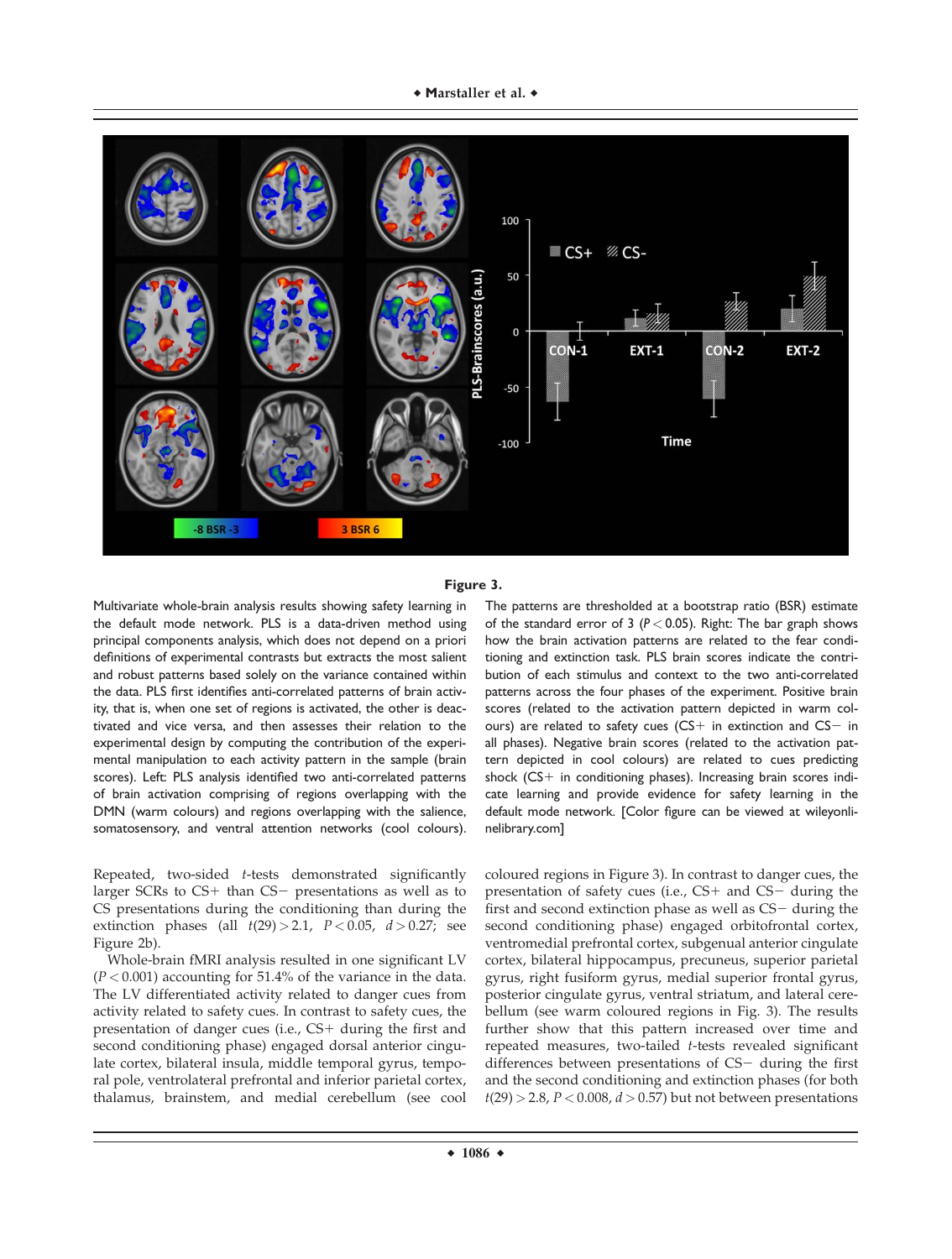

**Figure 4.**

A comparison of the regions associated with safety learning (blue) with the DMN identified through group independent component analysis of resting state data from 820 participants (red) shows overlapping activations (yellow) in core DMN regions such as anterior and posterior cingulate cortex, angular gyrus, and superior frontal gyrus. [Color figure can be viewed at [wileyonli](http://wileyonlinelibrary.com)[nelibrary.com](http://wileyonlinelibrary.com)]

of CS+ during the first and second extinction phase  $(t(29) = 0.7, P = 0.5, d = 0.16).$ 

The comparison between the DMN mask derived from 820 resting-state data sets and our results demonstrate an overlap of 42% of the pattern associated with safety learning and regions considered to form the core of the DMN [Andrews-Hanna et al., 2014] including the ventromedial prefrontal cortex, anterior and posterior cingulate cortex, superior frontal gyrus, and angular gyrus (see Fig. 4).

#### **DISCUSSION**

The aim of this study was to investigate whether the activation of the DMN that has been observed incidentally in previous fear conditioning studies [Fullana et al., 2016] is functionally related to safety learning. Based on patient studies, which link impaired safety learning to a reduction in DMN activity, we hypothesized that in healthy adults, the DMN would be activated in response to safety cues and that DMN activity would increase as learning progresses with repeated presentations of safety cues, whereas physiological fear measures would decrease [DiGangi et al., 2016; Jovanovic et al., 2012; Lissek and Grillon, 2010; Lissek et al., 2014b; Patriat et al., 2016]. Our results demonstrate activity within the core nodes of the DMN (ventromedial prefrontal cortex, anterior and posterior cingulate

cortex, superior frontal gyrus, and angular gyrus) in response to safety cues. Importantly and in contrast to previous studies [Fullana et al., 2016], the multivariate, datadriven method used in our analysis was able to identify the hidden factors or latent variables underlying the covariation within brain regions, thereby yielding two activation patterns that are negatively correlated with each other [Abdi and Williams, 2010]. As a consequence, our results extend previous findings by showing that DMN activity associated with safety cues is directly anti-correlated with activity in regions associated with fear learning. In other words, these findings strongly suggest that the DMN is deactivated whenever the fear-learning network is activated and vice versa. Furthermore, we show increases in DMN activity over time in response to safety cues during extinction ( $CS+$  and  $CS-$ ) and also, importantly, during the conditioning phases  $(CS-)$ , while the physiological indicator of fear (skin conductance response) decreases over time in response to safety cues during extinction  $(CS+$  and  $CS-$ ) as well as during the conditioning phases  $(CS-)$ . These parallel changes over time not only demonstrate that the DMN is related to safety learning but also suggest that activation of the DMN is not an epiphenomenon of safety learning but that it performs the function of safety learning. Taken together, the findings of this study show that the DMN is activated during safety learning, directly anti-correlated with fear learning and, its activity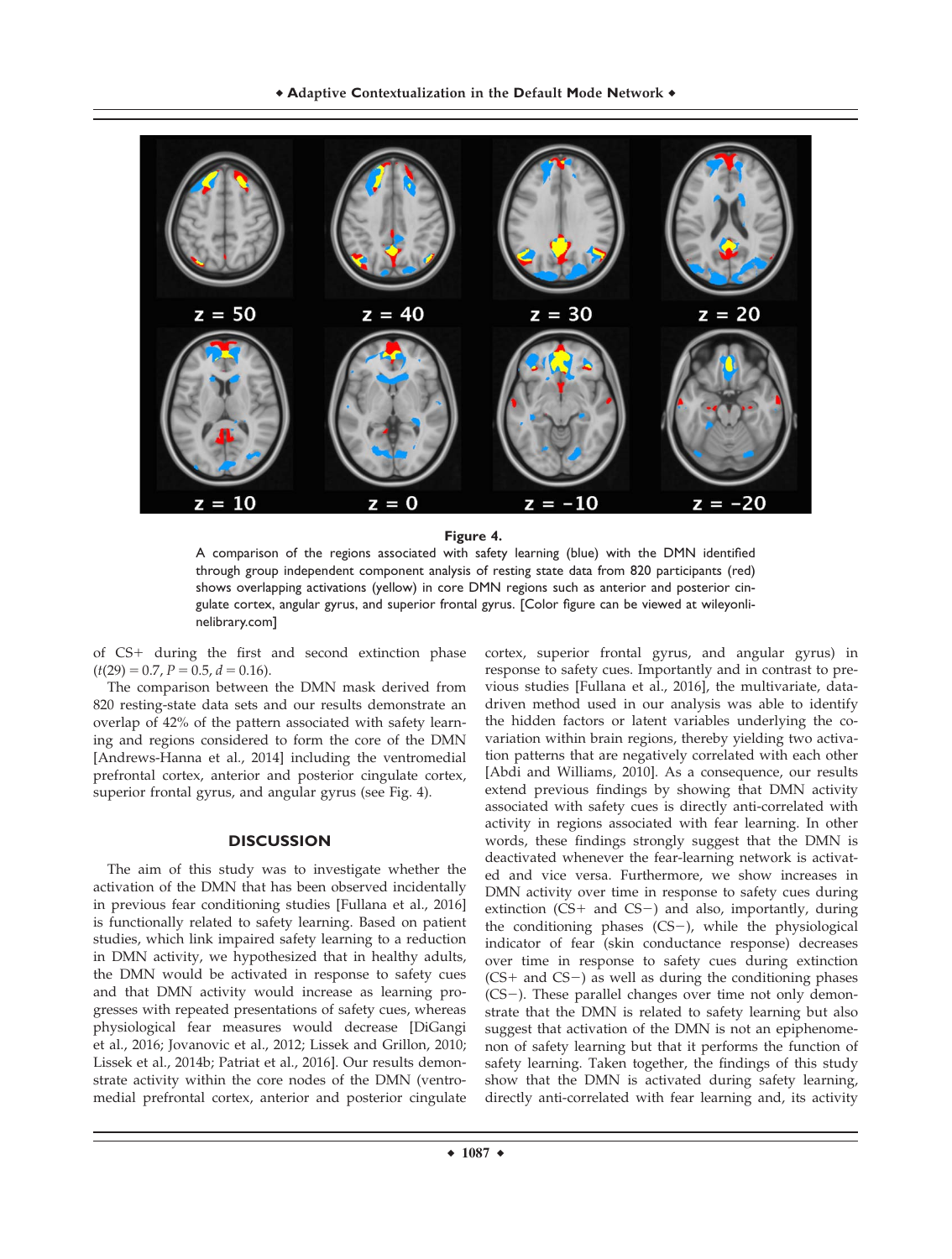increases over time in parallel to decreasing physiological indicators of fear. Thus, our study provides strong evidence for a functional rather than a corollary role of the DMN.

Based on these findings, we propose that it may be the DMN's function during affective learning to contextualize safety memories and that such contextualization of safety memories inhibits fear responses and thereby contributes to the adaptive generalization of fear associations. At the core of our proposal is the idea that the engagement of the DMN during safety learning reflects the contextualization of safety memories. The DMN is mainly associated with perceptually decoupled and internally-driven cognitive processes, such as mind-wandering, self-referential processing, and autobiographical long-term memory retrieval [Andrews-Hanna et al., 2010; Binder et al., 1999; Herold et al., 2016; Mantini and Vanduffel, 2013; Mason et al., 2007; Smallwood et al., 2013; Spreng and Grady, 2010]. However, a number of studies have reported DMN activity related to behavioural performance in stimulus-directed tasks [Chen et al., 2013; Elton and Gao, 2015; Gilbert et al., 2007; Hahn et al., 2007; Smallwood et al., 2012; Vatansever et al., 2015], suggesting that the DMN is also involved in unfocused attention and broad monitoring of the external environment for unexpected events [Buckner et al., 2008; Leech and Sharp, 2014; Pearson et al., 2011; Mantini and Vanduffel, 2013]. The convergence of these two different aspects of the DMN is plausible because stimulusindependent processes (such as self-generated thoughts) often occur in conjunction with unfocused monitoring of the environment (as when one travels on the bus, for instance). In a recent proposal, Hasson et al. [2015] provide evidence for the view that these two aspects internally-driven processing and unfocused environmental monitoring—are even more integrated and argue that the DMN is engaged in the formation of a 'process memory' that constitutes the meaningful continuous context of our subjective experience over time on the scale of several minutes. As such, the DMN seems to be responsible for the maintenance of a cohesive sense of self across time that forms a reference point for the interpretation of novel information [Andrews-Hanna et al., 2014; Kajimura et al., 2016; Northoff and Bermpohl, 2004; Roy et al., 2012]. Our finding that the DMN is engaged during safety learning might thus reflect the process of embedding safety cues that predict the absence of shock within the context of self-generated thought.

The contextualisation of safety memories is important for fear learning in general, as adaptive fear learning depends not only on the generation of appropriate fear responses but also on the inhibition of inappropriate fear responses [Rescorla and Wagner, 1972]. Fear associations readily generalize to similar stimuli, whereas the inhibition of fear responses is highly context-dependent, which suggests that context-dependent inhibition plays a crucial role in preventing the maladaptive overgeneralization of fear associations

[Bouton, 2004; Quirk et al., 2003]. Recent evidence implicates a role of the DMN in the regulation of fear generalization by showing that the generalization of fear is counterbalanced by activity within the DMN [Lissek et al., 2014a]. Such a regulatory function is commonly associated with the ventromedial prefrontal cortex (vmPFC)—the frontal node of the DMN, which shows the strongest overlap with the areas activated during safety learning in our results. Animal and human studies have demonstrated that the vmPFC is engaged in the inhibition of fear responses [Todd et al., 2014; Quirk and Beer, 2006] and that it plays a major role in regulating emotions and decision-making [Bechara et al., 2000; Etkin et al., 2011]. The engagement of the vmPFC and the DMN during safety learning suggests that the contextualisation of safety memories contributes to the inhibition of inappropriate fear responses and consequently to the adaptive generalization of fear.

Importantly, our findings demonstrate that the DMN is engaged in safety learning during both extinction and differential conditioning, that is, learning that both a previously conditioned stimulus  $(CS+)$  after a period of nonreinforcement and a non-reinforced conditioned stimulus  $(CS-)$  within the context of threat signal safety. It is yet unclear how these different forms of safety learning are related to each other and more research is necessary to address this question. Based on our results, we suggest that the DMN might constitute a high-level form of safety learning that integrates other cognitive functions involved in threat and safety processing, such as perception, attention, cognitive inhibition, and higher-order reasoning, as well as working and long-term memory [Anderson et al., 2016; Dayan et al., 2016; Elton and Gao, 2015]. The DMN's functional profile, the rich-club properties of its hub regions (especially the medial prefrontal and medial temporal cortices), as well as its effective, global structural connectivity make it well suited for such an integrated, contextual form of safety learning [Van den Heuvel and Sporns, 2011; Vatansever et al., 2015].

Our proposal that the DMN's function in adaptive, affective learning may be the contextualization of safety memories has important implications for pathologies that are characterized by an over-generalization of fear associations, more specifically for anxiety and stress disorders [Dymond et al., 2015; Jovanovic et al., 2012]. The findings of this study suggest that these patient populations might be impaired in their ability to appropriately contextualize and integrate safety cues into their current experience as a result of insufficient recruitment of the DMN or less sustained activation within the DMN. Our proposal might help improve our understanding of aberrant DMN activity and connectivity commonly found in patients suffering from anxiety disorders [Zhao et al., 2007], post-traumatic stress disorder [Bluhm et al., 2009; Reuveni et al., 2016], or bipolar disorder [Vargas et al., 2013], as these disorders are also characterized by an impairment in safety learning [Grillon, 2002; Jovanovic et al., 2012; Kim et al., 2011;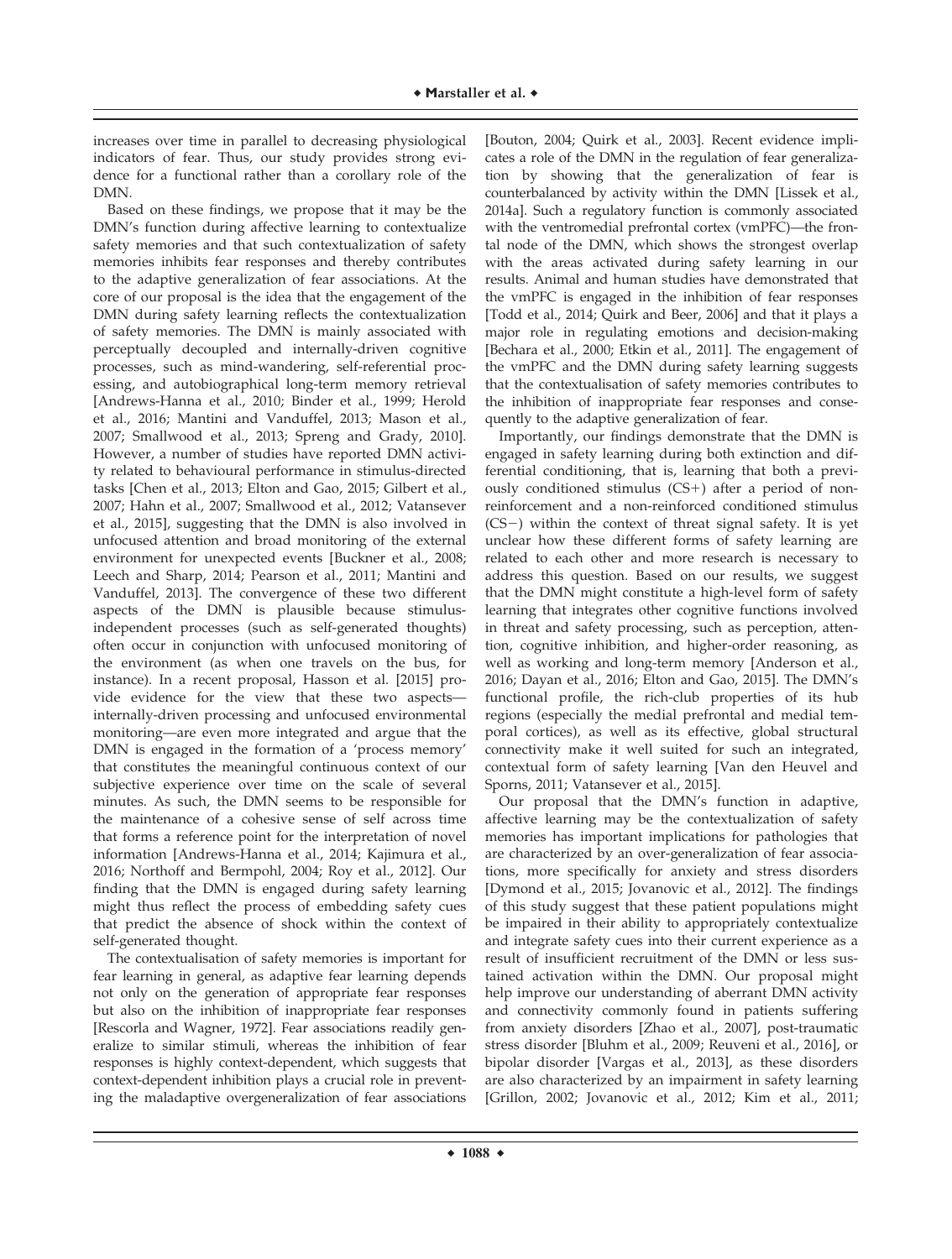Woody and Rachman, 1994] and pathological overactivation of limbic regions and over-generalization of fear associations [Dymond et al., 2015; Grillon and Morgan, 1999; Lissek and Grillon, 2010; Lissek et al., 2014b]. Based on the findings of this study, we suggest that disruptions in functional and structural connectivity within the DMN might be a potential biomarker for the early detection of insufficient contextualization of safety memories in affective, mood, and stress disorders, informing effective therapeutic and pharmacological interventions. In addition, our results support emerging evidence that patients with affective disorders might benefit from therapeutic interventions, which target the DMN through mindfulness techniques or brain stimulation [Dichter et al., 2014; Fox et al., 2014; Hölzel et al., 2011; King et al., 2016; Liston et al., 2014; Taylor et al., 2013].

#### **ACKNOWLEDGEMENTS**

The authors declare no conflicts of interest.

#### **REFERENCES**

- Abdi H, Williams LJ (2010): Principal component analysis. WIREs Comp Stat 2:433–459.
- Anderson BA, Folk CL, Courtney SM (2016): Neural mechanisms of goal-contingent task disengagement: Response-irrelevant stimuli activate the default mode network. Cortex 81:221–230.
- Andrews-Hanna JR, Reidler JS, Sepulcre J, Poulin R, Buckner RL (2010): Functional-anatomic fractionation of the brain's defaultmode network. Neuron 65:550–562.
- Andrews-Hanna JR, Smallwood J, Spreng RN (2014): The default network and self-generated thought: Component processes, dynamic control, and clinical relevance. Ann N Y Acad Sci 1316:29–52.
- Anticevic A, Cole MW, Murray JD, Corlett PR, Wang XJ, Krystal JH (2012): The role of default network deactivation in cognition and disease. Trends Cogn Sci 16:584–592.
- Bechara A, Tranel D, Damasio H, Adolphs R, Rockland C, Damasio AR (1995): Double dissociation of conditioning and declarative knowledge relative to the amygdala and hippocampus in humans. Science 269:1115–1118.
- Bechara A, Tranel D, Damasio H (2000): Characterization of the decision-making deficit of patients with ventromedial prefrontal cortex lesions. Brain. 123:2189–2202.
- Beckmann CF, Smith SM (2004): Probabilistic independent component analysis for functional magnetic resonance imaging. IEEE Trans Med Imaging 23:137–152.
- Binder JR, Frost JA, Hammeke TA, Bellgowan PSF, Rao SM, Cox RW (1999): Conceptual processing during the conscious resting state: A functional MRI study. J Cogn Neurosci 11:80–93.
- Bluhm RL, Williamson PC, Osuch EA, Frewen PA, Stevens TK, Boksman K, Neufeld RWJ, Théberge J, Lanius RA (2009): Alterations in default network connectivity in posttraumatic stress disorder related to early-life trauma. J Pychiatry Neurosci: JPN 34:187.
- Bouton ME (2004): Context and behavioral processes in extinction. Learn Mem 11:485–494.
- Buckner RL, Andrews-Hanna JR, Schacter DL (2008): The brain's default network. Ann N Y Acad Sci 1124:1–38.
- Büchel C, Morris J, Dolan RJ, Friston KJ (1998): Brain systems mediating aversive conditioning: An event-related fMRI study. Neuron 20:947–957.
- Burianová H, Grady CL (2007): Common and unique neural activations in autobiographical, episodic, and semantic retrieval. J Cogn Neurosci 19:1520–1534.
- Burianová H, McIntosh AR, Grady CL (2010): A common functional brain network for autobiographical, episodic, and semantic memory retrieval. NeuroImage 49:865–874.
- Chen AC, Oathes DJ, Chang C, Bradley T, Zhou ZW, Williams LM, Glover GH, Deisseroth K, Etkin A (2013): Causal interactions between fronto-parietal central executive and defaultmode networks in humans. Proc Natl Acad Sci 110: 19944–19949.
- Dayan E, Sella I, Mukovskiy A, Douek Y, Giese MA, Malach R, Flash T (2016): The default mode network differentiates biological from non-biological motion. Cereb Cortex 26: 234–245.
- Dichter GS, Gibbs D, Smoski MJ (2014): A systematic review of relations between resting-state functional-MRI and treatment response in major depressive disorder. J Affect Disord 172C: 8–17.
- DiGangi JA, Tadayyon A, Fitzgerald DA, Rabinak CA, Kennedy A, Klumpp H, Rauch SA, Phan KL (2016): Reduced default mode network connectivity following combat trauma. Neurosci Lett 615:37–43.
- Do-Monte FH, Manzano-Nieves G, Quiñones-Laracuente K, Ramos-Medina L, Quirk GJ (2015): Revisiting the role of infralimbic cortex in fear extinction with optogenetics. J Neurosci 35:3607–3615.
- Dymond S, Dunsmoor JE, Vervliet B, Roche B, Hermans D (2015): Fear generalization in humans: Systematic review and implications for anxiety disorder research. Behav Ther 46:561–582.
- Efron B, Tibshirani R (1985): The bootstrap method for assessing statistical accuracy. Behaviormetrika 12:1–35.
- Elton A, Gao W (2015): Task-positive functional connectivity of the default mode network transcends task domain. J Cogn Neurosci 27:2369–2381.
- Etkin E, Egner T, Kalisch R (2011): Emotional processing in anterior cingulate and medial prefrontal cortex. Trends Cogn Sci. 15: 85–93.
- Fanselow MS, LeDoux JE (1999): Why we think plasticity underlying Pavlovian fear conditioning occurs in the basolateral amygdala. Neuron 23:229–232.
- Fox MD, Buckner RL, Liu H, Chakravarty MM, Lozano AM, Pascual-Leone A (2014): Resting-state networks link invasive and noninvasive brain stimulation across diverse psychiatric and neurological diseases. Proc Natl Acad Sci U S A 111: E4367–E4375.
- Freese J, Amaral D (2009): Neuroanatomy of the primate amygdala. In: Whalen PE, Phelps E, editors. The Human Amygdala. New York: Guilford. pp 3–42.
- Fullana MA, Harrison BJ, Soriano-Mas C, Vervliet B, Cardoner N, Avila-Parcet A, Radua J (2016): Neural signatures of human fear conditioning: An updated and extended meta-analysis of fMRI studies. Mol Psychiatry 21:500–508.
- Gilbert SJ, Dumontheil I, Simons JS, Frith CD, Burgess PW (2007): Comment on" Wandering minds: The default network and stimulus-independent thought". Science 317:43.
- Glasser MF, Sotiropoulos SN, Wilson JA, Coalson TS, Fischl B, Andersson JL, Xu J, Jbabdi S, Webster M, Polimeni JR, Van Essen DC, Jenkinson M, WU-Minn HCP Consortium (2013):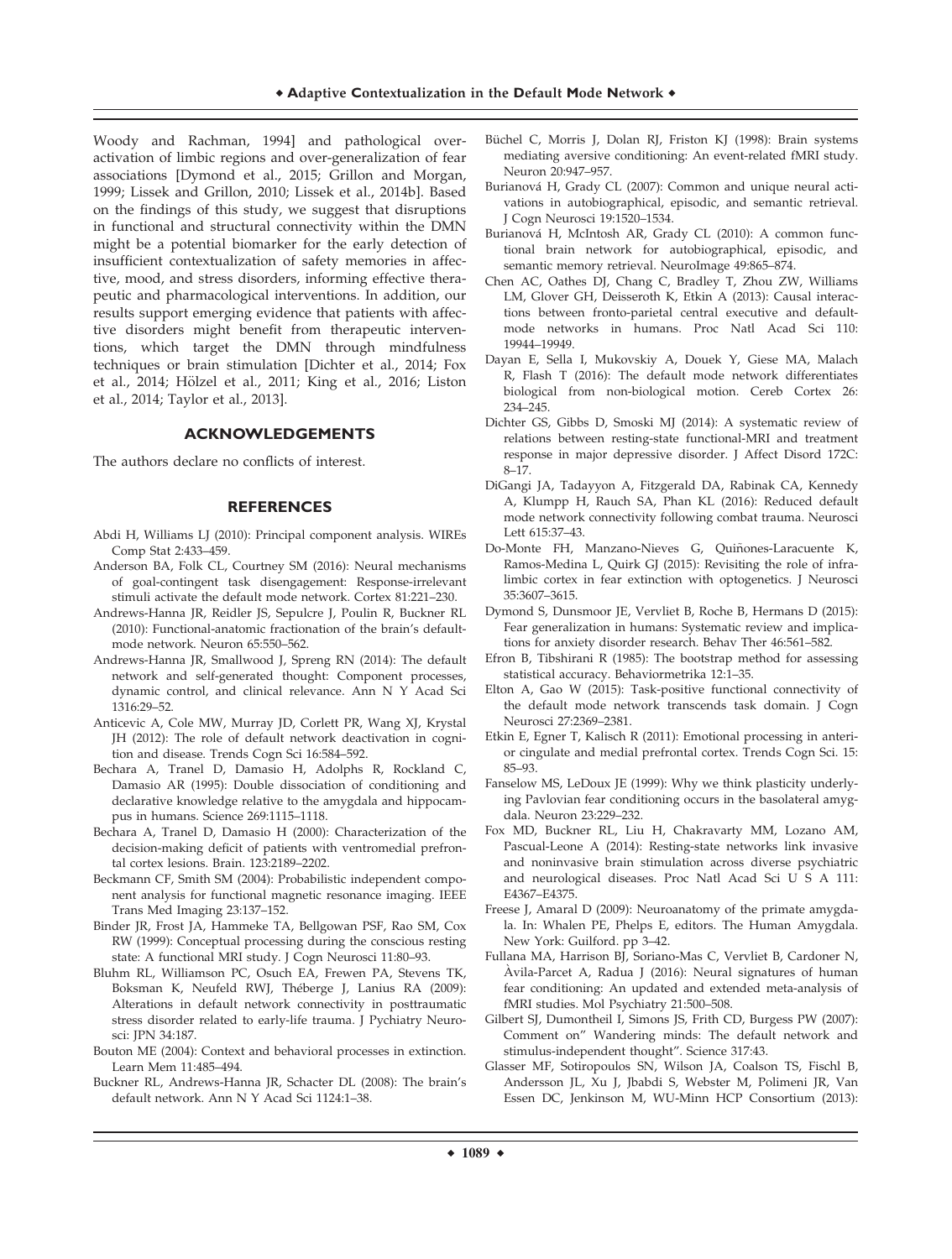The minimal preprocessing pipelines for the Human Connectome Project. NeuroImage 80:105–124.

- Greco JA, Liberzon I (2016): Neuroimaging of fear-associated learning. Neuropsychopharmacol Rev 41:320–334.
- Griffanti L, Salimi-Khorshidi G, Beckmann CF, Auerbach EJ, Douaud G, Sexton CE, Zsoldos E, Ebmeier KP, Filippini N, Mackay CE, Moeller S, Xu J, Yacoub E, Baselli G, Ugurbil K, Miller KL, Smith SM (2014): ICA-based artefact removal and accelerated fMRI acquisition for improved resting state network imaging. NeuroImage 95:232–247.
- Grillon C (2002): Associative learning deficits increase symptoms of anxiety in humans. Biol Psychiatry 51:851–858.
- Grillon C, Morgan CA (1999): Fear-potentiated startle conditioning to explicit and contextual cues in Gulf War veterans with posttraumatic stress disorder. J Abnorm Psychol 108:134–142.
- Hahn B, Ross TJ, Stein EA (2007): Cingulate activation increases dynamically with response speed under stimulus unpredictability. Cereb Cortex 17:1664–1671.
- Hasson U, Chen J, Honey CJ (2015): Hierarchical process memory: Memory as an integral component of information processing. Trends Cogn Sci 19:304–313.
- Herold D, Spengler S, Sajonz B, Usnich T, Bermpohl F (2016): Common and distinct networks for self-referential and social stimulus processing in the human brain. Brain Struct Funct 221:3475–3485.
- Hölzel BK, Lazar SW, Gard T, Schuman-Olivier Z, Vago DR, Ott U (2011): How does mindfulness meditation work? proposing mechanisms of action from a conceptual and neural perspective. Perspect Psychol Sci 6:537–559.
- Hyvärinen A (1999): Fast and robust fixed-point algorithms for independent component analysis. IEEE Trans Neural Netw 10: 626–634.
- Jovanovic T, Kazama A, Bachevalier J, Davis M (2012): Impaired safety signal learning may be a biomarker of PTSD. Neuropharmacology 62:695–704.
- Kajimura S, Kochiyama T, Nakai R, Abe N, Nomura M (2016): Causal relationship between effective connectivity within the default mode network and mind-wandering regulation and facilitation. NeuroImage 133:21–30.
- Kalisch R, Korenfeld E, Stephan KE, Weiskopf N, Seymour B, Dolan RJ (2006): Context-dependent human extinction memory is mediated by a ventromedial prefrontal and hippocampal network. J Neurosci 26:9503–9511.
- Kim MJ, Loucks RA, Palmer AL, Brown AC, Solomon KM, Marchante AN, Whalen P (2011): The structural and functional connectivity of the amygdala: From normal emotion to pathological anxiety. Behav Brain Res 223:403–420.
- King AP, Block SR, Sripada RK, Rauch S, Giardino N, Favorite T, Angstadt M, Kessler D, Welsh R, Liberzon I (2016): Altered default mode network (DMN) resting state functional connectivity following a mindfulness-based exposure therapy for posttraumatic stress disorder (PTSD) in combat veterans of Afghanistan and Iraq. Depress Anxiety 33:289–299.
- LaBar KS, Gatenby JC, Gore JC, LeDoux JE, Phelps E (1998): Human amygdala activation during conditioned fear acquisition and extinction: A mixed-trial fMRI study. Neuron 20:937–945.
- Lang S, Kroll A, Lipinski SJ, Wessa M, Ridder S, Christmann C, Schad LR, Flor H (2009): Context conditioning and extinction in humans: Differential contribution of the hippocampus, amygdala and prefrontal cortex. Eur J Neurosci 29:823–832.
- Leech R, Sharp DJ (2014): The role of the posterior cingulate cortex in cognition and disease. Brain 137:12–32.
- Lissek S, Grillon C (2010): Overgeneralization of conditioned fear in the anxiety disorders: Putative memorial mechanisms. J Psychol 218:146–148.
- Lissek S, Bradford DE, Alvarez RP, Burton P, Espensen-Sturges T, Reynolds RC, Grillon C (2014a): Neural substrates of classically conditioned fear-generalization in humans: A parametric fMRI study. Soc Cogn Affect Neurosci 9:1134–1142.
- Lissek S, Kaczkurkin AN, Rabin S, Geraci M, Pine DS, Grillon C (2014b): Generalized anxiety disorder is associated with overgeneralization of classically conditioned fear. Biol Psychiatry 75:909–915.
- Liston C, Chen AC, Zebley BD, Drysdale AT, Gordon R, Leuchter B, Voss HU, Casey BJ, Etkin A, Dubin MJ (2014): Default mode network mechanisms of transcranial magnetic stimulation in depression. Biol Psychiatry 76:517–526.
- Lockhardt RA (1966): Comments regarding multiple response phenomena in long interstimulus interval conditioning. Psychophysics 3:108–114.
- Lupien SJ, McEwen BS, Gunnar MR, Heim C (2009): Effects of stress throughout the lifespan on the brain, behaviour and cognition. Nat Rev Neurosci 10:434–445.
- Mantini D, Vanduffel W (2013): Emerging roles of the brain's default network. Neuroscientist 19:76–87.
- Mason MF, Norton MI, Van Horn JD, Wegner DM, Grafton ST, Macrae CN (2007): Wandering minds: The default network and stimulus-independent thought. Science 315:393–395.
- McHugh SB, Barkus C, Huber A, Capitão L, Lima J, Lowry JP, Bannerman DM (2014): Aversive prediction error signals in the amygdala. J Neurosci 34:9024–9033.
- McIntosh AR, Bookstein FL, Haxby JV, Grady CL (1996): Spatial pattern analysis of functional brain images using partial least squares. NeuroImage 3:143–157.
- McIntosh AR, Chau WK, Protzner AB (2004): Spatiotemporal analysis of event-related fMRI data using partial least squares. NeuroImage 23:764–775.
- Milad MR, Quirk GJ (2010): Neurons in medial prefrontal cortex signal memory for fear extinction. Nature 420:70–74.
- Northoff G, Bermpohl F (2004): Cortical midline structures and the self. Trends Cogn Sci 8:102–107.
- Ogawa S, Lee TM, Kay AR, Tank DW (1990): Brain magnetic resonance imaging with contrast dependent on blood oxygenation. Proc Natl Acad Sci 87:9868–9872.
- Patriat R, Birn RM, Keding TJ, Herringa RJ (2016): Defaultmode network abnormalities in pediatric posttraumatic stress disorder. J Am Acad Child Adolesc Psychiatry 55: 319–327.
- Pearson JM, Heilbronner SR, Barack DL, Hayden BY, Platt ML (2011): Posterior cingulate cortex: Adapting behavior to a changing world. Trends Cogn Sci 15:143–151.
- Phelps E, Delgado MR, Nearing KI, LeDoux JE (2004): Extinction learning in humans: Role of the amygdala and vmPFC. Neuron 43:897–905.
- Quirk GJ, Likhtik E, Pelletier JG, Pare D (2003): Stimulation of medial prefrontal cortex decreases the responsiveness of central amygdala output neurons. J Neurosci 23:8800-08807.
- Quirk GJ, Beer JS (2006): Prefrontal involvement in the regulation of emotion: convergence of cat and human studies. Curr Opin Neurobiol. 16:723–727.
- Rescorla RA, Wagner AR (1972): A theory of Pavlovian conditioning: Variations in the effectiveness of reinforcement and nonreinforcement. In: Black AH, Prokasy WF, editors. Classical Conditioning II: Current Research and Theory. New York: Appleton-Century-Crofts. pp 64–99.